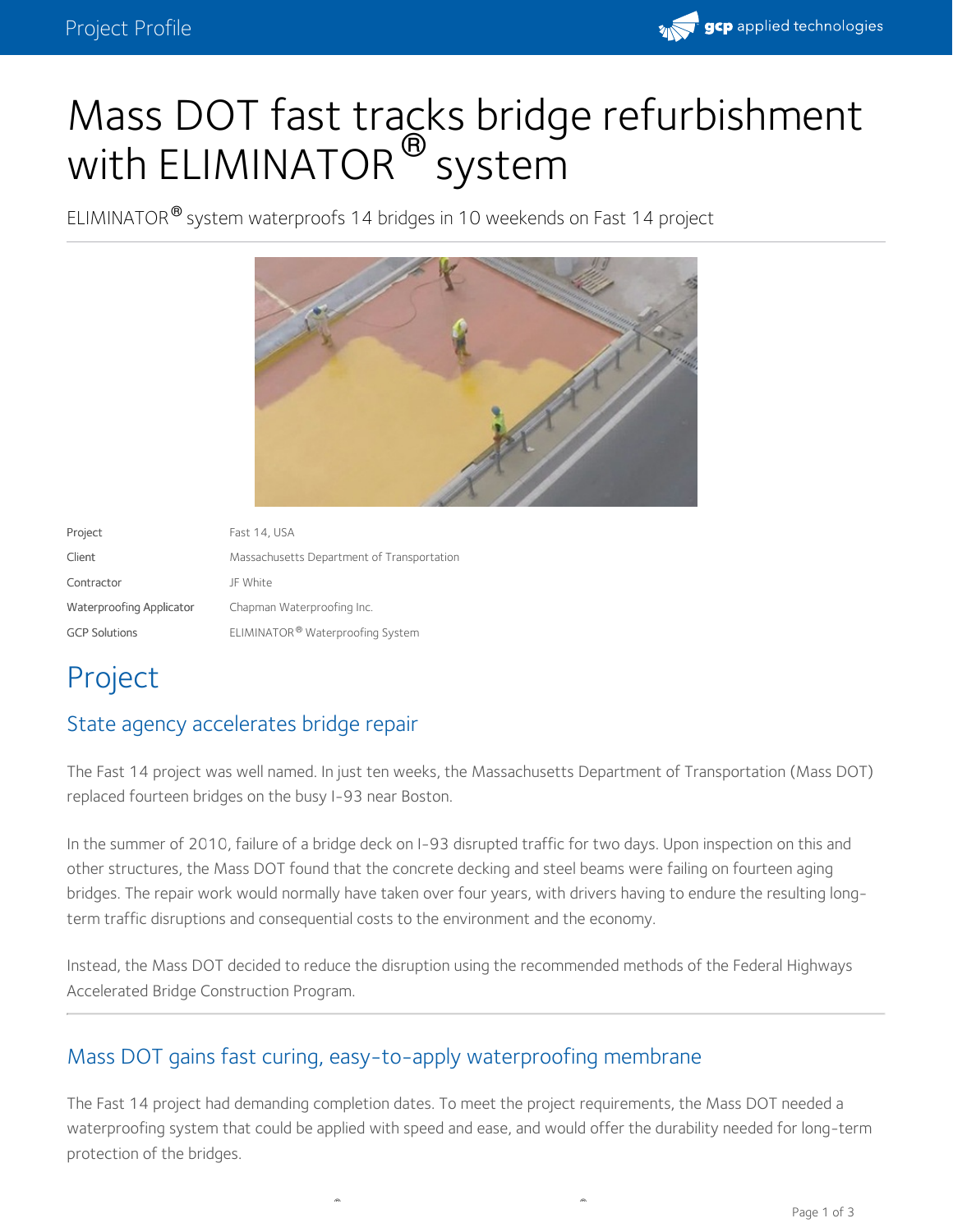

The Mass DOT chose the ELIMINATOR  $^{\infty}$  system, based on unique ESSELAC  $^{\infty}$  technology, to waterproof the 14 bridges, based on the product's proven track record of safeguarding U.S. bridges for more than 25 years. Developed by Stirling Lloyd (now GCP Applied Technologies), the ELIMINATOR  $^\circ$  system is fast curing and highly durable to allow the waterproofing membrane to be overcoated in 40 minutes. This made it the best choice for this fast-track project.





## ELIMINATOR<sup>®</sup> saves time and money

After the Friday evening rush hour, crews changed the traffic flow on I-93, dismantled the bridge, brought in new prefabricated concrete bridge panels, joined them together with rapid setting concrete diaphragms and applied temporary road markings. The new bridge was opened in time for the Monday morning rush hour, minimizing disruption to local commuters. On a following weekend, the waterproofing was installed.

**®**